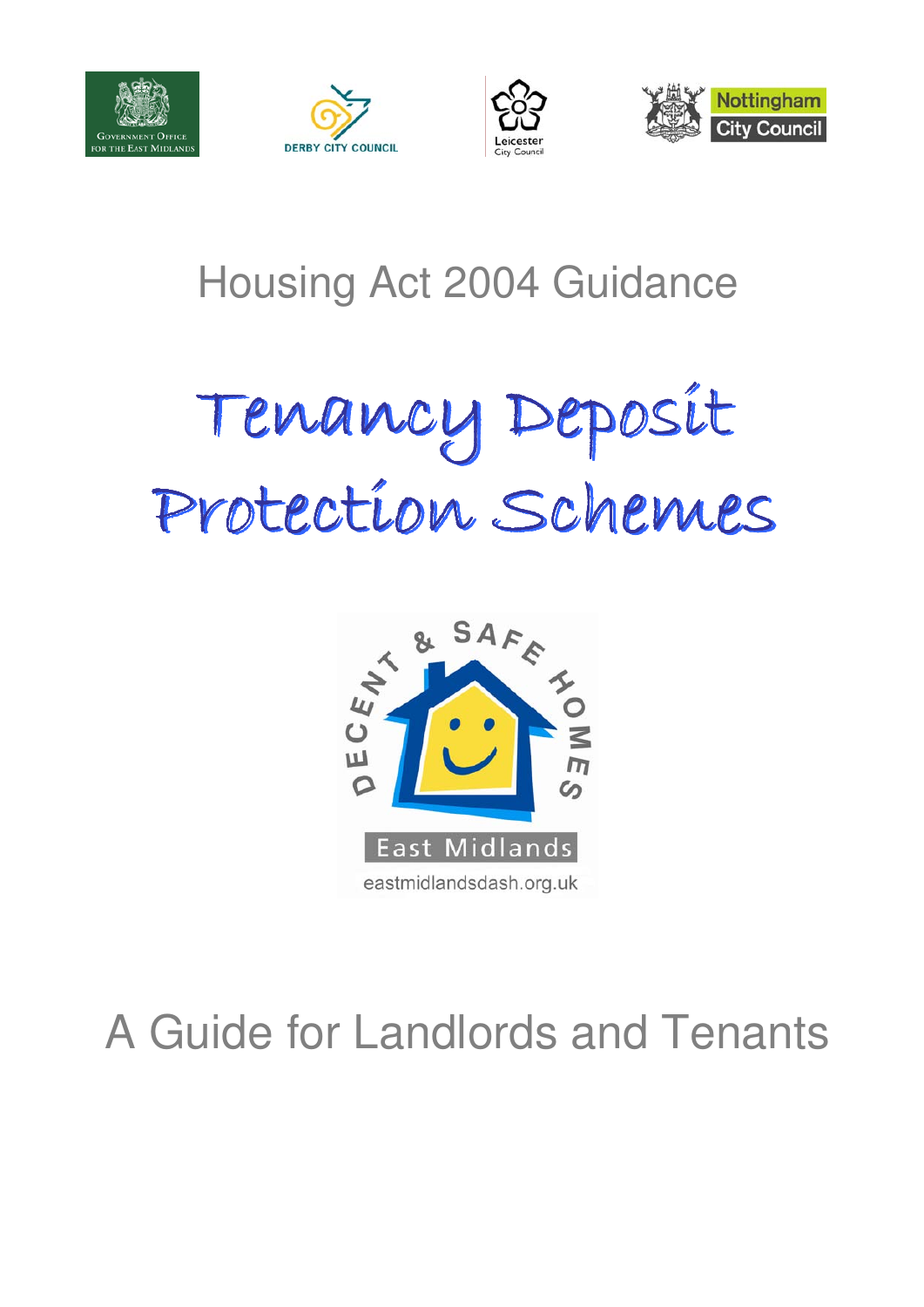# $\blacktriangleright$  What are Tenancy Deposit Protection (TDP) Schemes?

 TDP is a simple process which ensures tenancy deposits are safeguarded against disputes. This is a legal requirement for landlords and will be beneficial for both landlords and Tenants.

 TDP will apply to all new Assured Shorthold Tenancies (ASTs) in England and Wales entered into after 6 April 2007, where a deposit is taken. From this date, tenants should ask their landlord for details of the scheme they are using when signing a new tenancy agreement.

N.B. Reference to 'landlord' includes any other person that takes the deposit on the landlord's behalf. i.e. a letting agent.

#### **Renewal of a contract after 6 April 2007**

C

 $\overline{a}$ 

 If the tenant decides to remain in their existing rented property beyond the initial fixed term of six months, how the deposit is treated will depend on how the tenancy is continued:

Periodic tenancy - i.e. the tenancy continues with no new agreement – TDP will not apply, as no new AST will have been created.

 Replacement tenancy - i.e. a new AST is created between the same landlord and tenant for the same property on substantially the same basis. In this case, TDP will apply to the initial deposit paid.

#### **Tenancy Deposit Protection Schemes will provide:**

- • good practice in deposit handling. When a tenant is entitled to get their deposit back, they can be assured that this will happen.
- an Alternative Dispute Resolution service (ADR). This will avoid disputes going to court and will encourage tenants and landlords to have clear agreement on the condition of the property with, for example, the use of inventories.

### **TDP for Tenants**

 On signing a new tenancy agreement, tenants should ask the Landlords will be confident that if a tenant landlord how their deposit will be protected. The landlord must disputes the amount of deposit returned, provide the contact details of the scheme protecting the deposit. I that this can be resolved through the ADR.

### **TDP for Tenants** TDP for Landlords

Landlords will be confident that if a tenant disputes the amount of deposit returned. that this can be resolved through the ADR.

# How will Deposit Protection Work?

 These are both free of charge to landlords and tenants and are described in the table below. The landlord chooses between two types of scheme: a custodial scheme and an insurance-based scheme.

| <b>Custodial Scheme</b>                                                                                                                                                                          |  | <b>Insurance-based Schemes</b>                                                                                                                                                                              |
|--------------------------------------------------------------------------------------------------------------------------------------------------------------------------------------------------|--|-------------------------------------------------------------------------------------------------------------------------------------------------------------------------------------------------------------|
| The landlord – not the tenant – will have the option to choose which scheme to use to safeguard the deposit.                                                                                     |  |                                                                                                                                                                                                             |
| The tenant pays the deposit to the landlord.                                                                                                                                                     |  |                                                                                                                                                                                                             |
| The landlord pays the deposit into the scheme.                                                                                                                                                   |  | The landlord retains the deposit and pays a<br>premium to the scheme operator.                                                                                                                              |
| Within 14 days of receiving a deposit, the landlord must give the tenant information (set out in legislation)<br>about the scheme being used. The tenant can contact the scheme to confirm this. |  |                                                                                                                                                                                                             |
| At the end of the tenancy,<br>if the landlord and tenant agree how the deposit<br>should be divided, they will tell the scheme operator<br>who returns the deposit, divided in the agreed way.   |  | At the end of the tenancy,<br>if the landlord and tenant agree how the deposit<br>should be divided, the landlord can return that<br>amount of the deposit to the tenant on the<br>last day of the tenancy. |
| The deposit must be returned within ten days of the landlord and tenant agreeing on how<br>the deposit should be divided.                                                                        |  |                                                                                                                                                                                                             |

 Deposits held by the custodial scheme will accrue interest which will be used to pay for the running of the scheme; any surplus will be paid to the tenant. Where the tenant does not want to receive interest it will be paid to the landlord.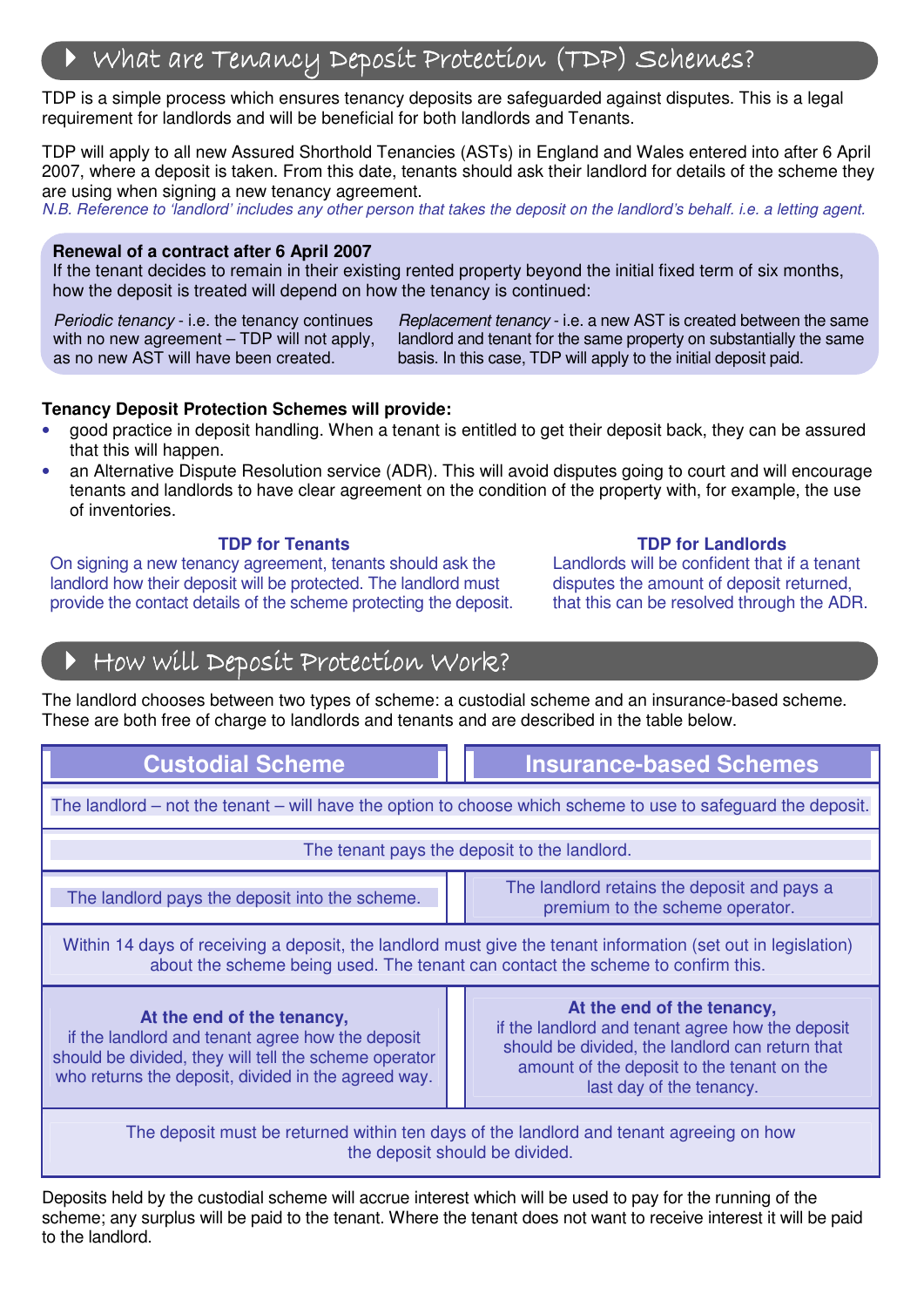# Who are the Scheme Operators?

The Government has awarded contracts to three companies to run Tenancy Deposit Protection Schemes from 3. These are the substitution of the contracts of calculations of the contract of the contract of calculations of the c 6 April 2007. These are the only three authorised schemes currently available.

### **Custodial Scheme**

**Computershare Investor Services PLC** will run the custodial scheme, called The Deposit Protection Service, with the **Chartered Institute of Arbitrators**  providing the Alternative Dispute Resolution (ADR) service.

**Insurance-based Schemes** 

**The Dispute Service Limited** will run an insurance-based scheme directed primarily at letting agents. It will also run the scheme's ADR service.

**Tenancy Deposit Solutions**  (a consortium of the National Landlords Association and Hamilton Fraser Insurance), will run another insurance-based scheme, directed primarily at landlords. **The Chartered Institute of Arbitrators**  will provide the ADR service.

Further details of the schemes are available from the providers explaining exactly how their **schemes will operate, and how landlords can register to join their schemes to protect deposits. Please note, some will offer discounts for early registration.** 

### **01223 233 882**

Hillary Cannon (temporary number until April) **www.depositprotection.com** 

J 

 I

ľ

**www.tds.gb.com 08456 34 34 04 www.mydeposits.co.uk** 

### What is the Alternative Dispute Resolution (ADR) Service?

To avoid disputes having to go to court, each type of scheme will be supported by an ADR service which is free of charge for landlords and tenants. The use of this will not be compulsory but tenants and landlords can agree to use the service and therefore agree to be bound by its decision with no recourse to the courts. Disputes will only go to the courts if the landlord and tenant do not agree to use the ADR service. As the resolution of disputes will be impartial and evidence based, an inventory agreed at the start of the tenancy will be required for referral to the ADR service.

**Please see our Inventory and Guidance which you can download from<www.eastmidlandsdash.org.uk>** 

# $\blacktriangleright$  What Happens if There is a Dispute?

### **Custodial Scheme**

The **scheme will hold the disputed amount** until fair resolution is reached by the ADR service or courts. The scheme operator will then divide the disputed amount in accordance with the decision.

### **Insurance-based Schemes**

 The **landlord must hand over the disputed amount** to the scheme for safekeeping until the dispute is resolved. The scheme operator will divide the disputed amount in accordance with the decision made by the ADR service or court.

 If the landlord fails to comply with the insurance arrangements, the scheme itself will pay the amount due to the tenant in accordance with the decision made by the ADR service or court. The scheme will then recover the money from the landlord.

The deposit must be returned within ten days following the ADR/court decision.

 Where the tenant or landlord does not agree to resolve the dispute through ADR or court and/or a landlord does not agree to release part or all of the deposit, the dispute will automatically be resolved by the ADR service.

### Does TDP apply to Students?

 Where student accommodation is let under an AST, the deposit must be safeguarded. For international tenants, deposits will be returned into foreign bank accounts for a charge.